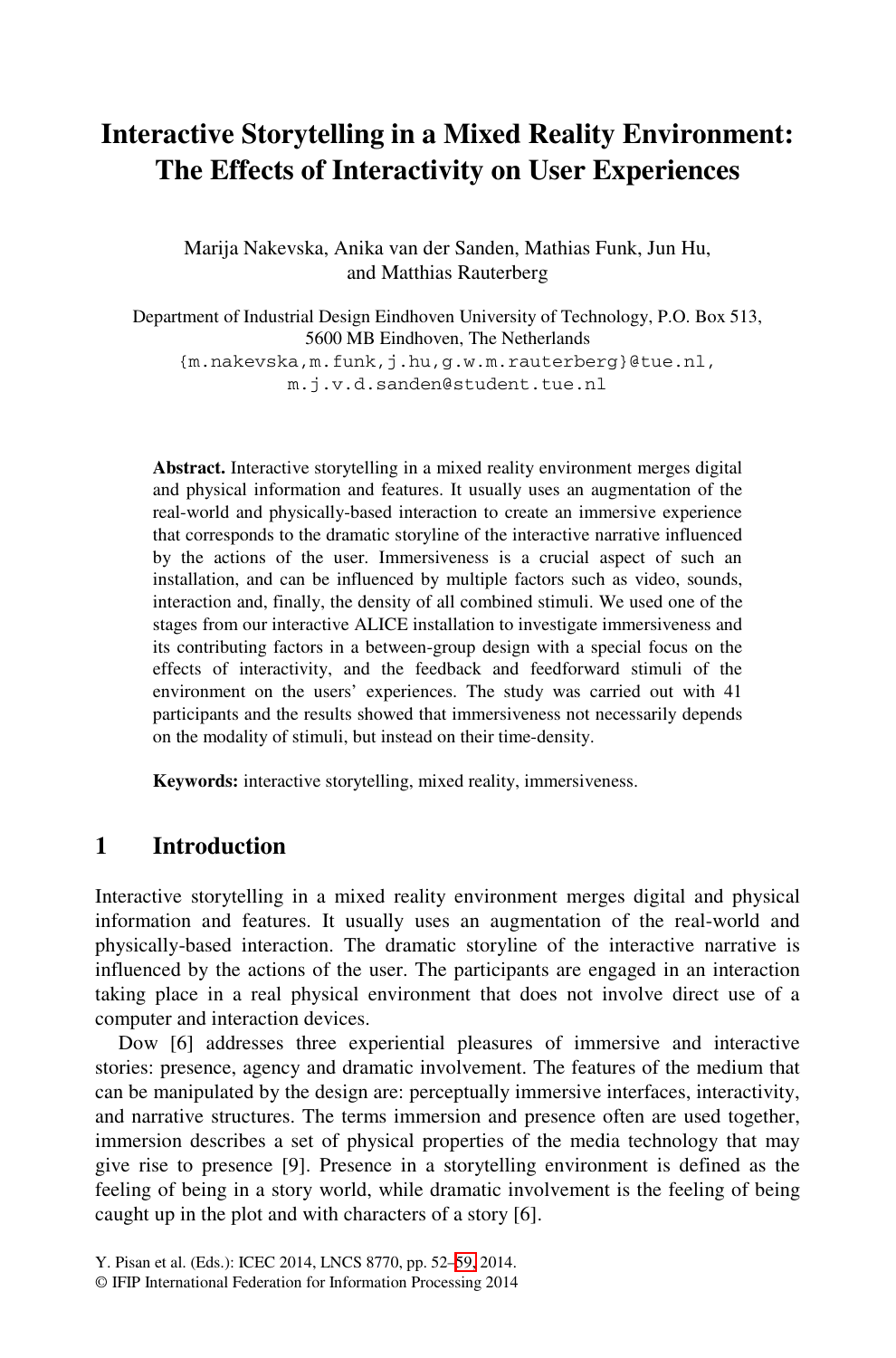Interactivity refers to the degree to which users of a medium can influence the form or content of the mediated environment. While, agency refers to the empowerment of the user to take meaningful actions in the world which effect relate to her intention [10]. The motivation for a user to act in an interactive narrative may be very different from common interaction with a product or in gaming. In interactive storytelling, source for agency may be the ability to navigate and to influence the environment, to interact with characters or to have an effect on the course of events and outcome of the narrative. Feedback and feedforward are one of the most common used design principles in interaction design. Through feedback the user receives information about the effectiveness of her action, whereas feedforward communicates what kind of action is possible and how it can be carried out.

We use the third stage "Eat me, drink me" from the ALICE project [2], to explore the challenges in designing an interactive narrative. The ALICE installation consists of six consecutive stages, creating an experience based on selected parts from the novel "Alice's Adventures in Wonderland" by L. Carroll [3]. The user takes the role of the character Alice and experiences the sequence of emotional and behavioral states as Alice did in the narrative. In this paper we present the technical and storytelling mechanisms and we study the effects of interactivity on the user experience. A between subjects experiment was conducted to explore potential differences in sense of presence, agency and satisfaction with different levels of interactivity. The independent variable was the interaction environment. We hypothesize that an interactive setting should lead to higher levels of presence, agency and satisfaction.

After reviewing relevant research, we present the experimental setup and results regarding the relation between these variables of interactivity, presence and agency, resulting in several conclusions in the last paragraph.

# **2 Related Work**

Existing physically interactive spaces usually implement full body interaction, augmentation of a physical space or manipulation of real, physical objects. The MIT Media Lab created several physically interactive story environments, that used a "less-choice, more responsiveness" approach to engage physically the users as characters in a story; concluding that "compelling interactive narrative story systems can be perceived as highly responsive, engaging and interactive" [8]. Dow et. al., present results of a qualitative, empirical study by using augmented reality(AR) interactive drama AR Facade [5], which showed that "immersive AR can create an increased sense of presence", and "increased presence does not necessarily lead to more engagement" [4]. The multimodal mixed reality installation, Synthetic Oracle, is used for an empirical research that indicates the importance of the choice of interaction mode and shows that "the activity level and behavior of users modulates their experience, and that in turn, the interaction mode modulates their behavior" [1]. This empirical research suggests that the interactivity and interaction type can have an impact on the behavior and the personal experience of the user. It is important to further evaluate and quantify the experiences from empirical perspective. In the next section we describe the setup of the "Eat me, drink me" stage and the results from the experiment that involved 41 participants.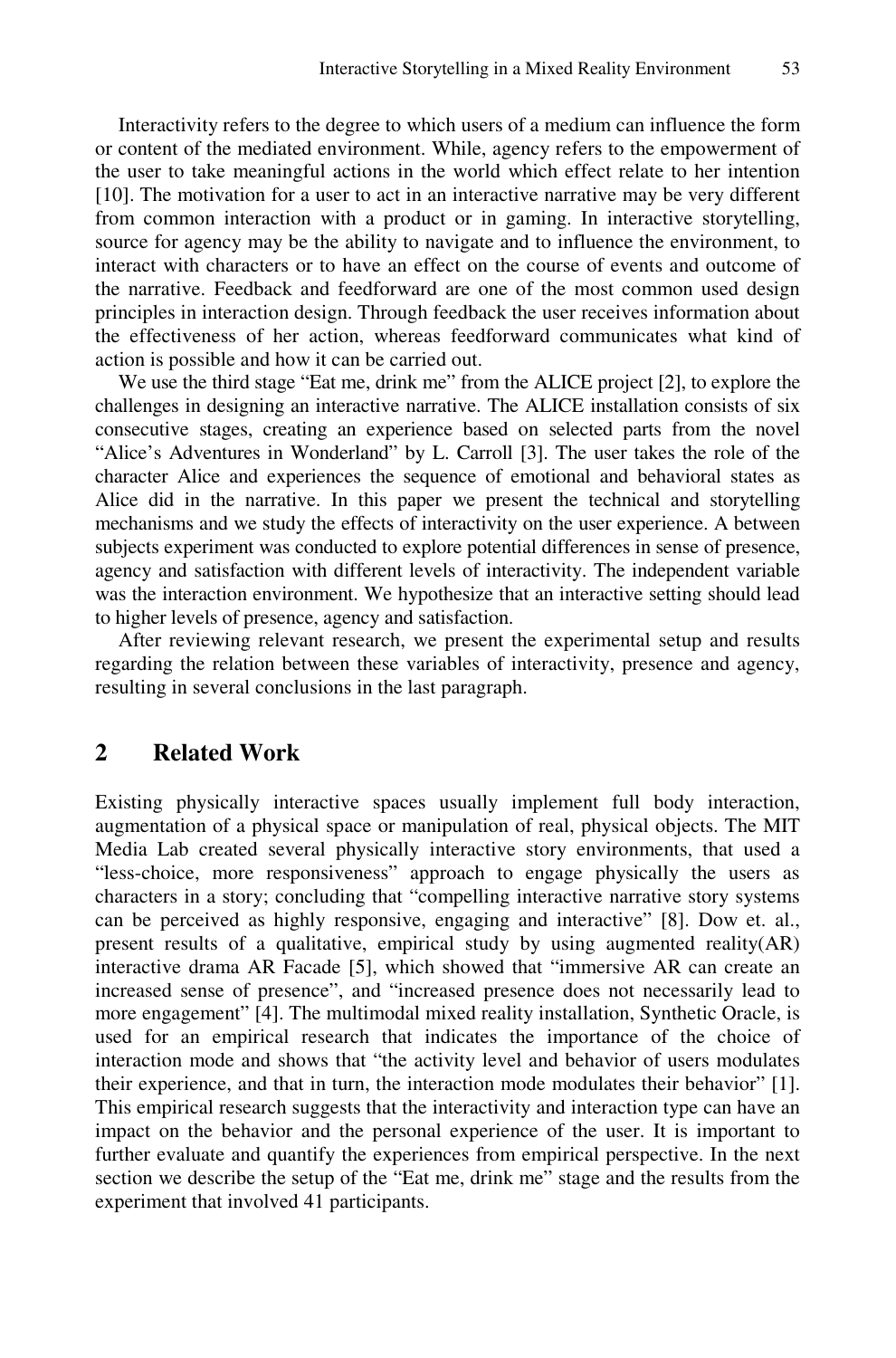# **3 Experiment**

## **3.1 Eat Me, Drink Me**

The "Eat me, drink me" stage is designed to induce similar experience to the one described in the original narrative. Following is the summary from the narrative [3]: *"Alice enters a room with doors all around that differ in size. She finds a key that unlocks one small door, but she is too big to fit through it. After she drinks and eats, she undergoes several changes, she grows and shrinks. Eventually she has the right size and the key from the small door."* 

The participant finds herself trapped in a cube room, to continue further out of this room, the user needs to find the right relation between her size and the room and to have the key to "open" the door. Since the ALICE installation has six stages in total, the participant has to go through each stage in a limited amount of time. We aimed the interaction design to support each participant to move on to next stage in three to five minutes.

**Spatial Design.** The 5-sided Cave Automatic Virtual Environment (CAVE) is 3x3x3 meter cube made of white semi-translucent canvas, see Figure 1. The floor has pressure sensors to measure the position of the participant in the room. On each wall of the room, a virtual (VR) door (Fig. 2b) is projected, on the sliding side is projected a white VR door smaller than the others and features a doorknob (Fig. 2c) as a character from the story.

**Physical Props.** On one side of the room on a table the participant finds a cookie box labeled "Eat Me" and in the other corner is a bottle labeled "Drink Me"(Fig. 2a). These objects contain sensors to register interaction accordingly. The box is equipped with an IR sensor that detects movement when the participant takes a cookie. The bottle contains a wireless connected tilt sensor which detects if the participant is drinking from the bottle. Behind one of the tables, a physical key with a label "Take me" is hidden.

**Interaction Design.** When the participant performs an action, takes a cookie (eats) or drinks, the projected room becomes smaller; and on the second eat/drink action the room becomes bigger. Both actions feature an appropriate sound, which emphasizes the impression that the participant is getting smaller or bigger. During the experiment we observe if the participant takes the physical key, and with Wizard of Oz method we indicate in the system, which is coupled with a virtual key that appears at the doorknob featuring VR sparkles and a piano "fantasy" sound. Each step on a pressure sensor results in a cracking sound played on loudspeakers. The cracking sounds are different depending on the previously taken actions. If the participant is "big", the cracking sound of the floor is heavier, and vise versa, the cracking sounds are shorter and lighter. An ambient sound is played in the background that consists of fantasy music and dropping water. The "water drop" sound features a different echo depending of the relative size of the VR room.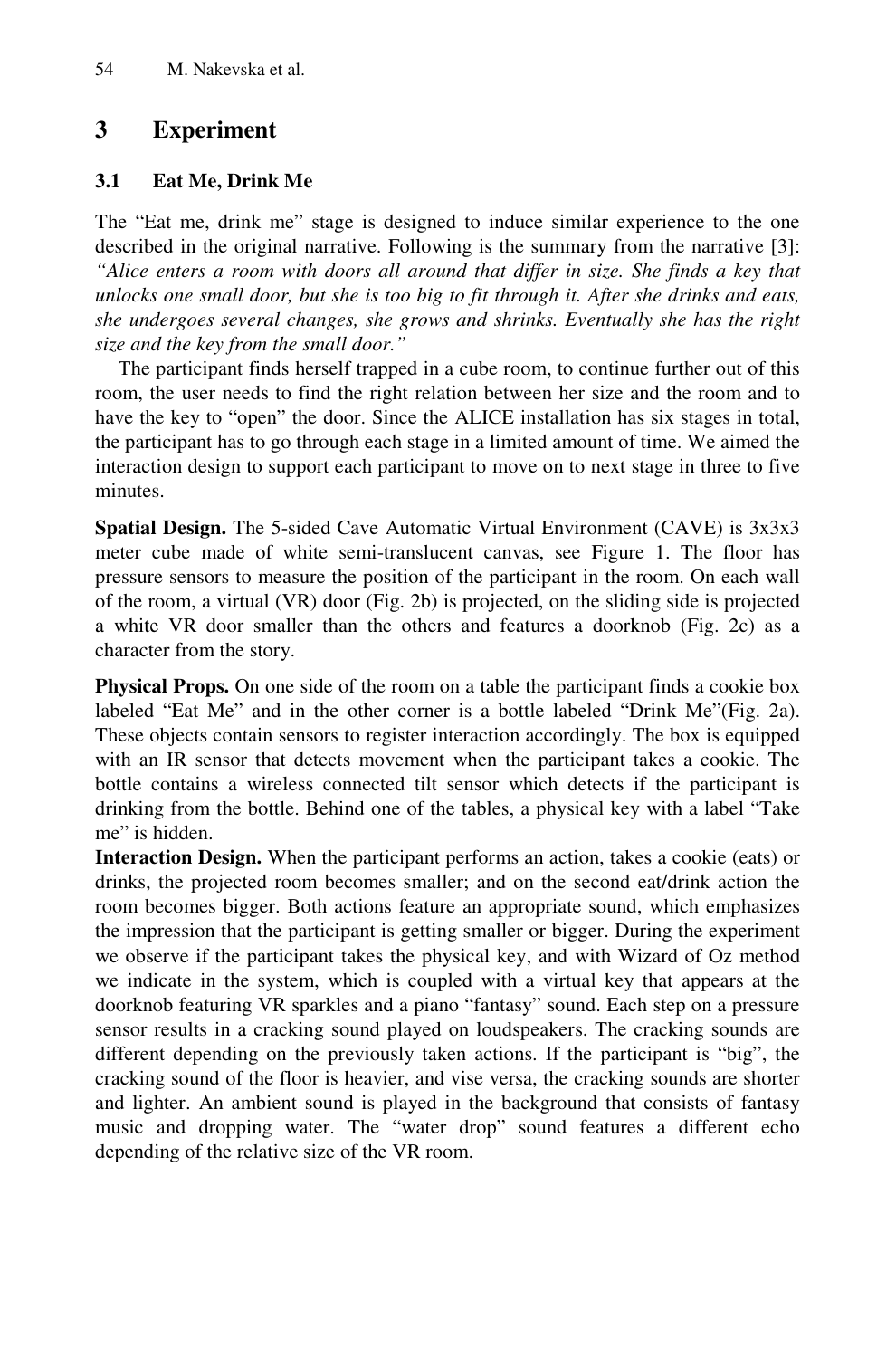

**Fig. 1.** Overview of "Eat me, drink me" stage. (a) left, the schematic overview of the physical setting (b) right, the scale model of the CAVE, from top to bottom: (1) the entrance is opened, (2) the entrance and exit are closed, (3) the exit is opened

The interactive doorknob gives hints for participant's actions. When the participant comes closer to the VR door (Fig. 2c) and is too big to fit through, the doorknob says: *"Sorry! You're way too big."* When the participant approaches the door and has no key with her, the doorknob says: *"No use. Haha! I forgot to tell you. I'm locked."* If the participant approaches the door and has the key in her hand, the virtual door will open. If the VR door opens the participant sees the White Rabbit in a beautiful garden waving and saying: *"Oh, dear! Oh, dear! You will be late"* (Fig. 2d).

A narrator voice gives guidance based on the participant's behavior. As the participant moves around in the environment, the number of triggered pressure sensors is counted. When the number of steps passes eight the narrator voice says: *"Are you just moving around in here, will you ever find the way out?"* If standing on the same position is detected the narrator voice says; *"Oh dear! You are just standing here!"* To facilitate the progress through the story, we introduced explicit feedforward hints from the interactive doorknob, like *"Alright, try the bottle", "Now try the box on the table"*. After three minutes, the doorknob gives the appropriate guidance, depending on the last taken action from the participant and waits for the participant to finish it.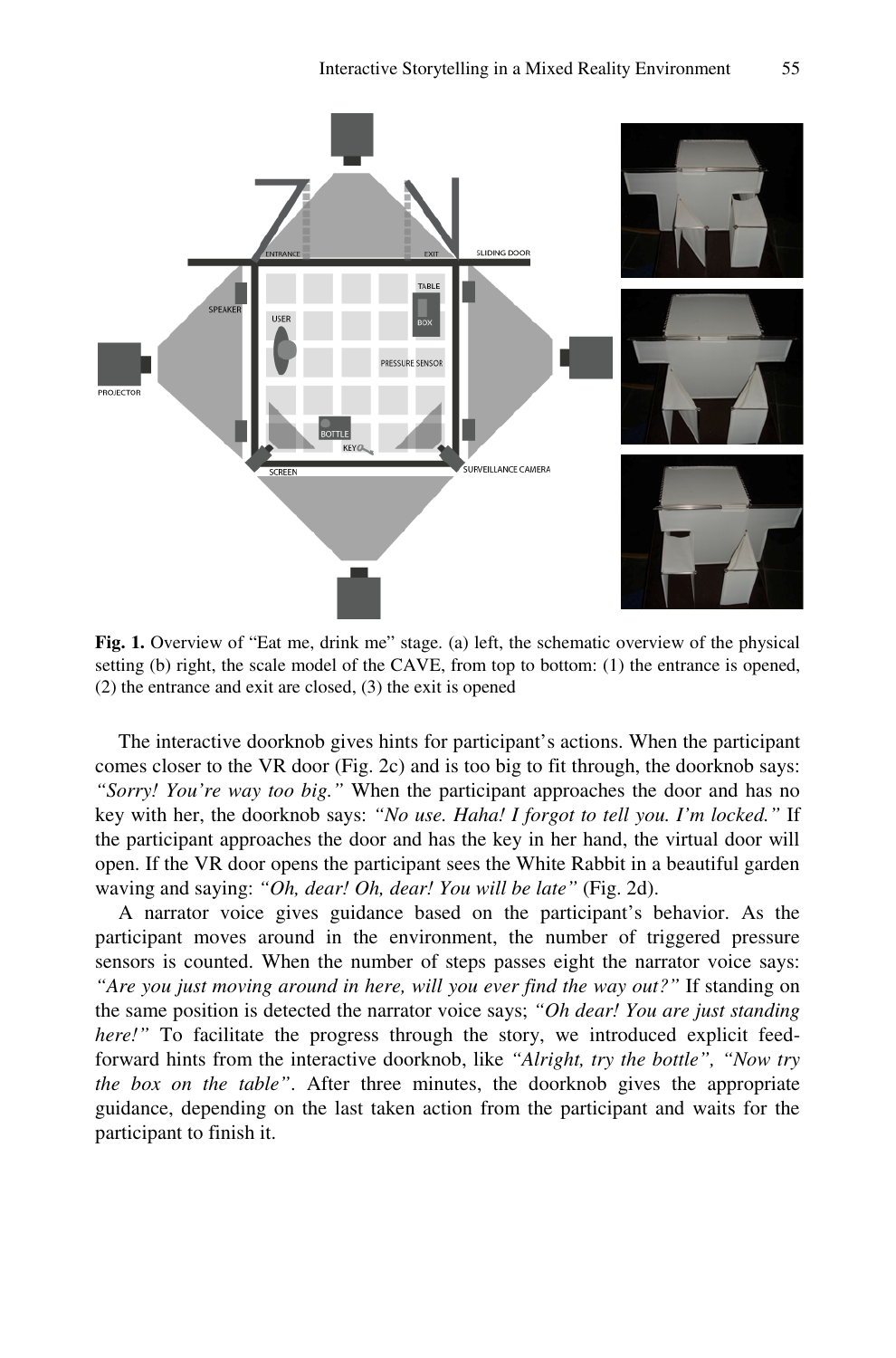

**Fig. 2.** The virtual room and characters. (a)The physical objects (b) User inside the CAVE (c) VR door with interactive doorknob (d) White Rabbit in the Garden

## **3.2 Procedure and Participants**

The participants were invited to take part of the "Alice's Adventures in Wonderland" and they were led into the room with the instruction to "have fun". They experienced one of the following interaction modes:

- ─ Interactive environment (IE): The environment used all the available interaction features described in the interaction design section, based on the behavior of the user.
- ─ Non-interactive environment (NIE): A pre-programmed scenario (that uses 10 from the described features) of the narrative is played without taking in consideration the behavior of the user.
- ─ Non-interactive with minimum stimuli (NIMS): A pre-programmed scenario (that uses 4 features) of the narrative is played without taking in consideration the behavior of the user.

Forty-one participants joined the study, all university students from 18 to 33 years old (13 female, 28 male, mean age 23 with a standard deviation of 3). Twelve participants joined the IE setting; sixteen joined the NIE and thirteen the NIMS setting. All experimental sessions took less than 20 minutes including the experience about 4 minutes and a survey about 15 minutes.

#### **3.3 Measurements**

**Presence.** Participants were administered with the ITC-Sense of Presence Inventory (ITC-SOPI) to evaluate their levels of physical presence [7]. The ITCSOPI is a validated 44-item self-report questionnaire that was used in this study to measure how physically present and involved the users feel in the storytelling environment through four factors: spatial presence, engagement, ecological validity and negative effects.

**Agency.** We measured the subjectively perceived agency based on the perceived proficiency, the perceived responsiveness and technical aspects of the environment and how much the participants are aware of their influence on the events in the environment. The following items were created: *"I felt proficient in my actions with the environment during the experience", "I was aware of my influence on control mechanisms in the environment", "I felt that the environment was responsive to my*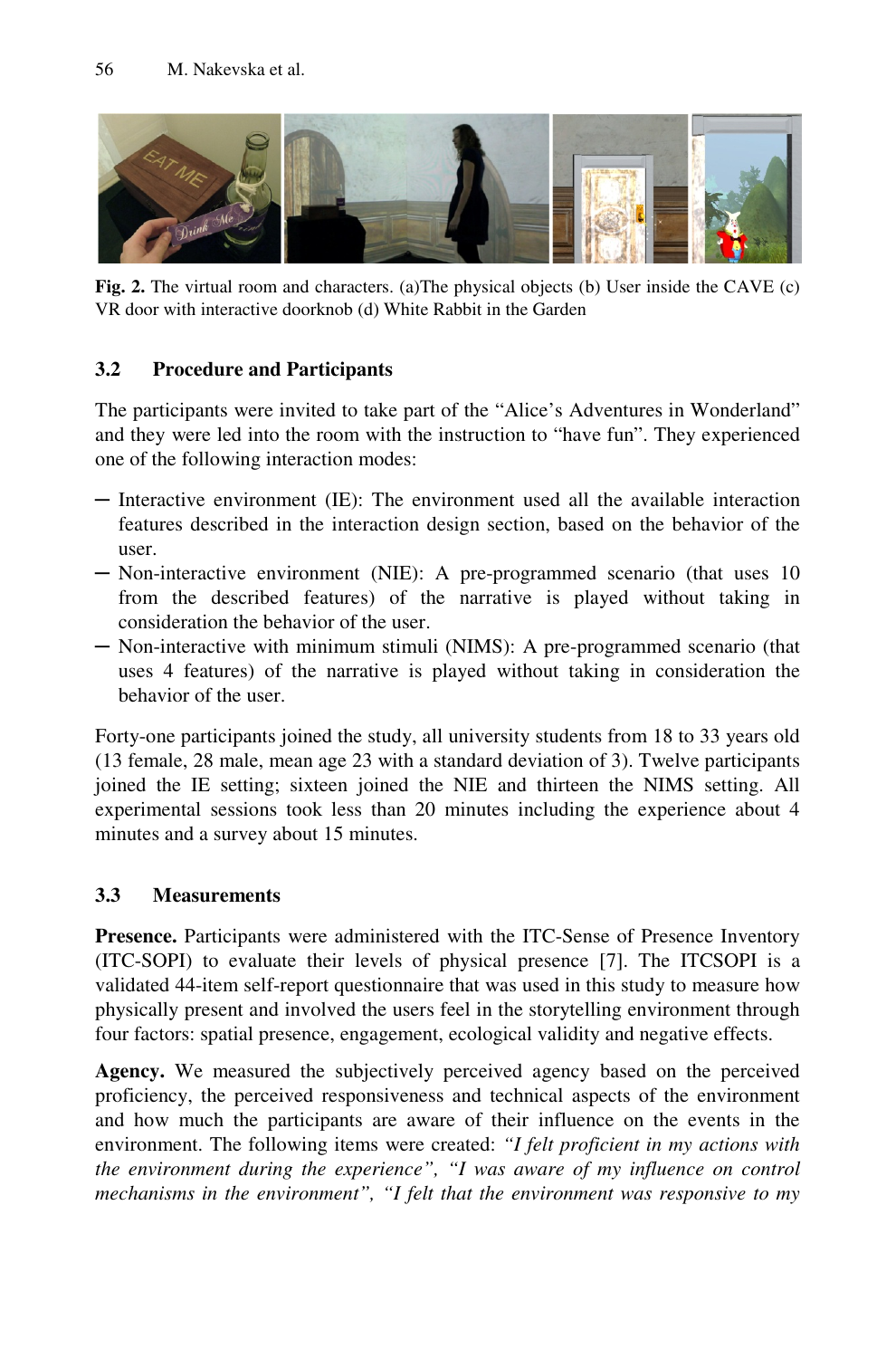*behaviors"*. Since, agency is achieved when the actions of the user are causing the intended effect on the mediated world; we added items to check if the user's intention and the hints from the environment match. *"I knew what actions I should take to do to go out", "I knew what I should do because the environment gave me a hint",* and *"The physical objects were obvious hint for interaction".*

**Satisfaction.** We also measured how much the participants appreciated the experience. They were asked to rate the experience on several scales: *"The experience was: terrible, okay, good, great, best thing of entertainment experiences, best thing in my life", "I have really enjoyed myself during this experience".* And to choose on a 5 points Likert scale between: *"Very dissatisfied" -"Very satisfied" and "Terrible" - "Delighted".* 

We also observed the users' behavior via video records from the surveillance system. The actions of the users recognized by the sensing mechanisms (pressure sensors, IR and tilt sensors) were recorded in a text file.

# **4 Results**

Figure 3 illustrates the means of the factors generated by the ITC-SOPI questionnaire, the agency and satisfaction questionnaires. Differences between the means for the three conditions for presence, engagement, naturalness, negative effect and satisfaction were examined for significance using a one-way ANOVA for independent groups design. The results showed no significant differences between the three conditions for presence, engagement, naturalness, negative effect and satisfaction.

A one-way between subjects ANOVA was conducted to compare the effect on agency for IE, NIE and NIMS conditions. There was a significant effect on agency for the three conditions  $[F(2, 38) = 8.209, p = 0.001]$ . Post hoc comparisons using the Tukey HSD test indicated that the mean score for the IE condition ( $M = 3.56$ , SD = 0.54) was significantly different than the NIE condition ( $M = 3.02$ , SD = 0.54) and the NIMS condition ( $M = 2.71$ , SD = 0.49). The NIE condition did not significantly differ from NIMS condition.

Taking the data from the sensing mechanisms, we counted the number of actions (eat, drink, trigger feedback) that were triggered by the users. We compared the number of actions by the participants in each setting for the IE, NIE and NIMS conditions with one-way ANOVA. There was a significant difference for the three conditions  $[F(2, 25) = 6.237, p = 0.006]$ . Post hoc comparisons using the Tukey HSD test showed that the mean score for the IE condition ( $M = 5.08$ ,  $SD = 2.46$ ) was significantly different than the NIE condition  $(M = 9.06, SD = 4.14)$ . The NIE condition is significantly different from the NIMS condition ( $M = 4.66$ ,  $SD = 3.44$ ). However, the number of actions from the participant in the IE condition does not differ significantly from the NIMS condition.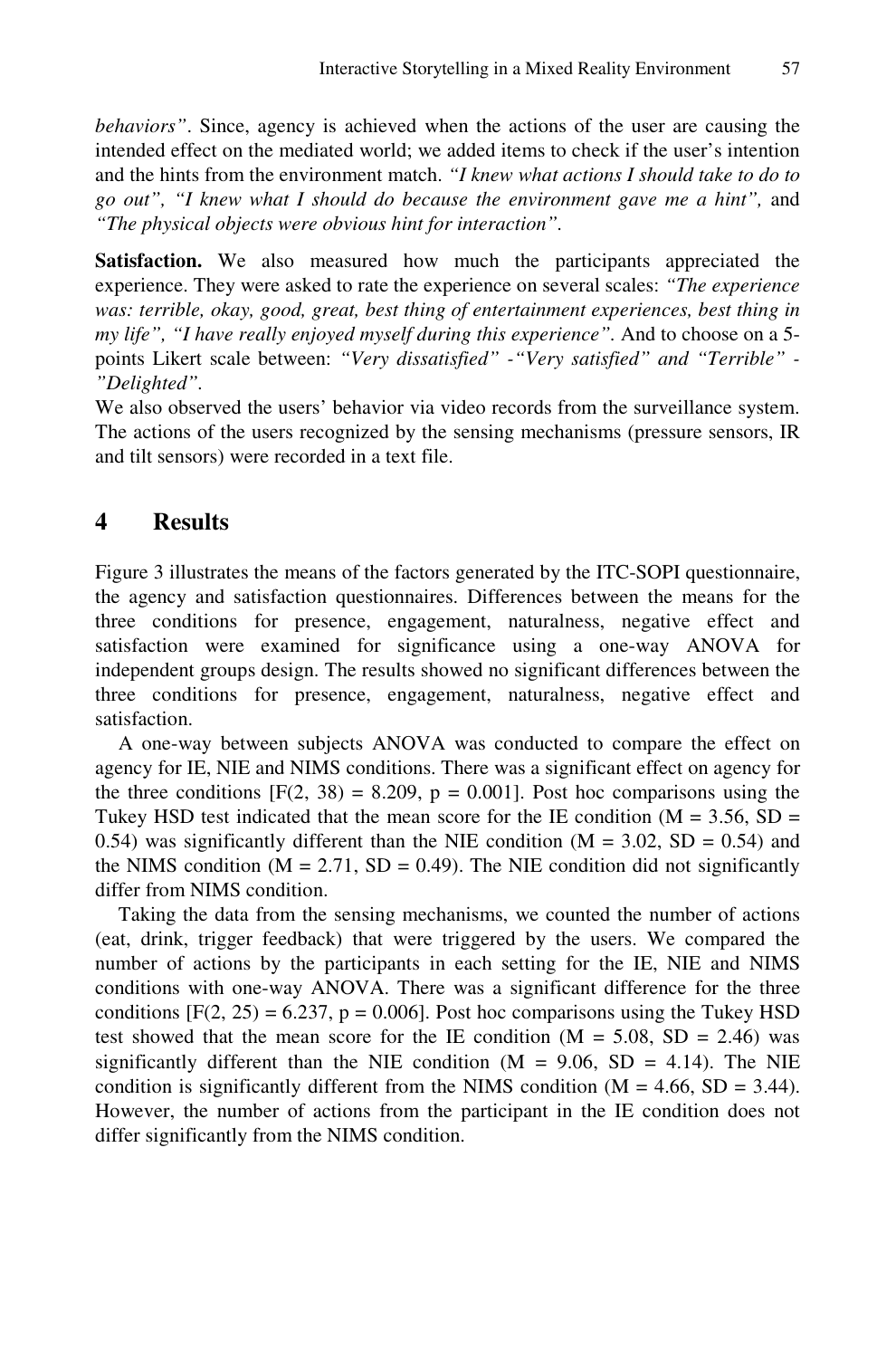

**Fig. 3.** Dimensions of the presence (spatial presence, engagement, naturalness, negative effects), agency and satisfaction by treatment conditions: IE, NIE and NIMS

# **5 Discussion**

The results showed that the interaction types did not influence the feelings of presence and the satisfaction from the experience. We originally expected that the presence factors of the interactive environment will be significantly higher than that of NIE and NIMS environment. We assume that the CAVE as a strongly immersive environment, contributes for high feelings of presence even when the environment is not responsive to the actions of the user.

Through observation of the actions of the users and by quantifying the number of actions we noticed differences in the users' behavior. The participants that were immersed in a not responsive environment (NIE) were more active and tried out more interaction possibilities (touch, walk, look around). The participants who experienced minimum stimuli in a non-interactive environment (NIMS) did not performed as many actions; instead they would rather stand and look around. The participants in the non-interactive environment (NIE) more often showed confusion and frustration, while the participants in the interactive environment (IE) seemed satisfied every time they discovered an interaction asset. The stimuli provided from the environment evoke different behavior and with that also a different personal user experiences.

In the interactive setting (IE) everyone had slightly different experience depending on the triggered stimuli and the actual context. Not everyone would reveal all of the events from the narrative, e.g. the virtual garden was visible only if the participant approached the small VR door and had the key. The order in which they would discover the events or the pace in which the story would be played different for different participants. The events from the story were context related and they would trigger only if the person was at the right place on a right time.